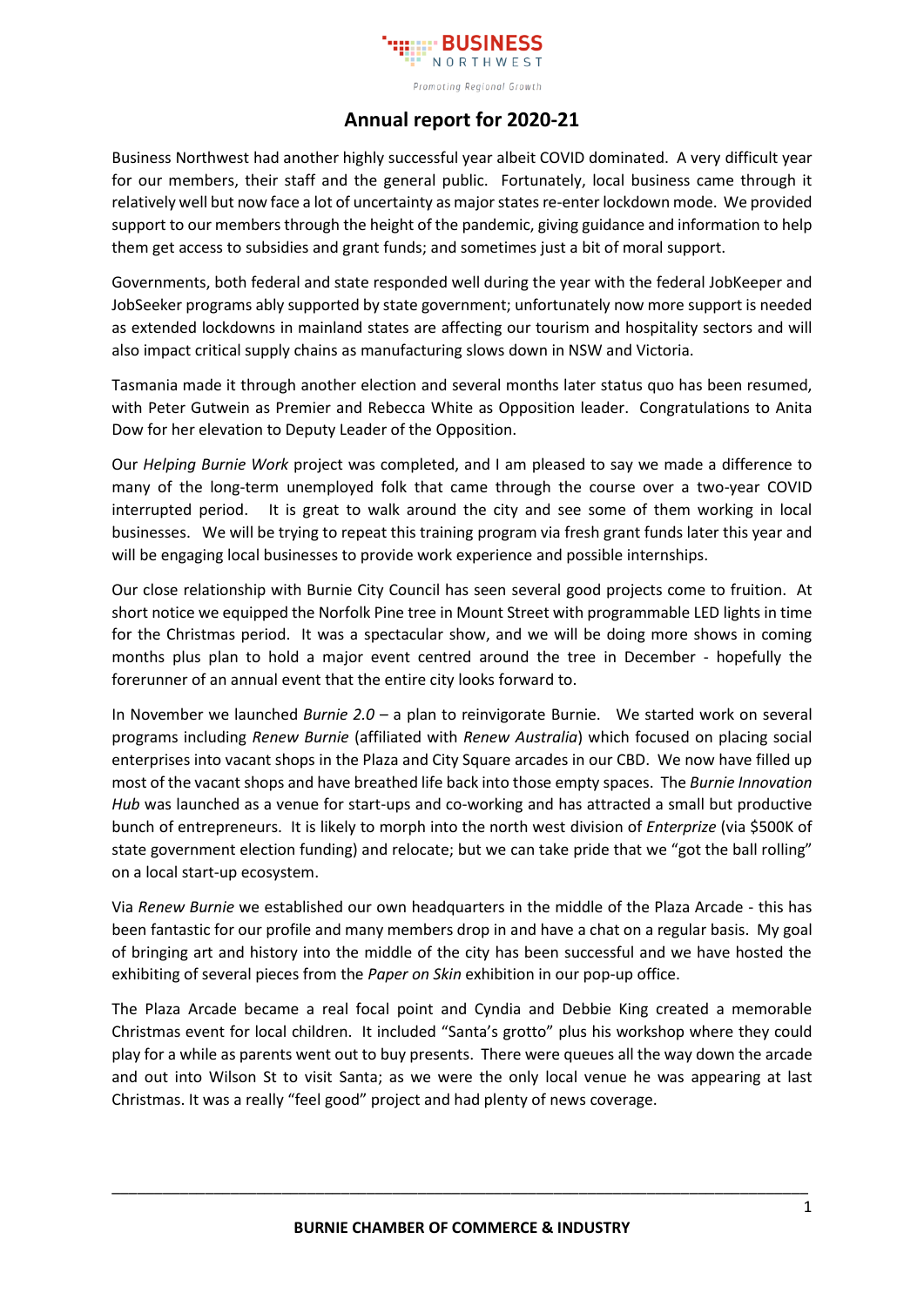Our *Living History Walk* became party of the *Ten Days on the Island* festival and featured great work by Cyndia Hilliger to assemble historic photos and footage into ten video vignettes accessible by scanning appropriately located QR codes around the city. It was a popular attraction during the festival and flowed on from our pop-up cinema in the Plaza Arcade where we showed historic footage of Burnie and the NW coast mainly from the 50s and 60s, leaving some viewers in tears as memories flowed back. Very well received - Cyndia's free popcorn helped!

Our plan to make Burnie a more attractive place to live and visit spawned the introduction of platypus cam into the Rhododendron Gardens. Facilitated by a state government grant of \$19,000 (via our friends at *West by North West*) we are now beaming our platypuses to the world via our YouTube channel. Management at EVRG is very pleased and we hope it increases the public profile of the gardens and drives attendance up. Work has started on doing the same for our fairy penguins at West Park. Well done Justin McErlain for doing so much great work on these projects.

Breakfast Networking Sessions continue to be very popular averaging 23 people in attendance and this program is often lauded by chambers in other locations. Not only are these popular for the information we get from our presenters, but I know a lot of business is done through the networking process. Our sincere thanks to Nigel Morgan and his family/staff at Wellers Inn for their continued support of this program; plus thanks to the our hard core regulars who regularly attend these events. Livestreaming of these events is another great step forward and demonstrates our initiative and leadership. Many thanks to Michael Cannon and Justin for their continued support in delivering these breakfasts.

Burnie City Council made a number of cost cutting decisions in May that have had a dramatic effect on the local arts community. The redevelopment of the BAFC is an exciting plan and we will be working with Simon Overland and his team to make sure the change of business model in terms of event delivery is successful. We enjoy a special relationship with our Council and firmly believe that we must work together to grow the economy of the city and make it a better place of residents and visitors. BNW has also fostered a stronger relationship with the local arts community and plan to strengthen that in coming monthsto help minimise the impact of the temporary closure of the gallery. Our display of indigenous art by local elder Alan Radford for last year's NAIDOC week was warmly received and certainly helped to make Plaza Arcade more attractive.

We have considerably enhanced our profile as being the most active and high-profile business group in the region. Appearances on national radio and TV – *7:30 Report* and *The Drum*, comments in *The Advocate* and *The Examiner*, plus occasional interviews with Leon Compton and fortnightly interviews with Leigh Kenworthy on 7BU have increased our exposure considerably and is often commented upon by business and political leaders. We are frequently the only business organisation at many seminars and government announcements in the region plus had direct input to the PESRAC report.

I was a regular attendee at the Chamber Alliance meetings during the year. These mostly occurred via Zoom and we were often meeting with then Minister for Small Business Sarah Courtney – it was great to have direct access to the Minister deep in the pandemic to give her details of local issues.

Financially we enjoyed a positive year and were able to take advantage of several government grants to provide programs for training, business awareness and tourism initiatives whilst conserving expenditure and increasing our funds invested. I thank our Executive team; Justin, Kial, Bec, Michael and Nick plus Cyndia for their continued support and am proud of what we have achieved.

\_\_\_\_\_\_\_\_\_\_\_\_\_\_\_\_\_\_\_\_\_\_\_\_\_\_\_\_\_\_\_\_\_\_\_\_\_\_\_\_\_\_\_\_\_\_\_\_\_\_\_\_\_\_\_\_\_\_\_\_\_\_\_\_\_\_\_\_\_\_\_\_\_\_\_\_\_\_\_\_\_\_